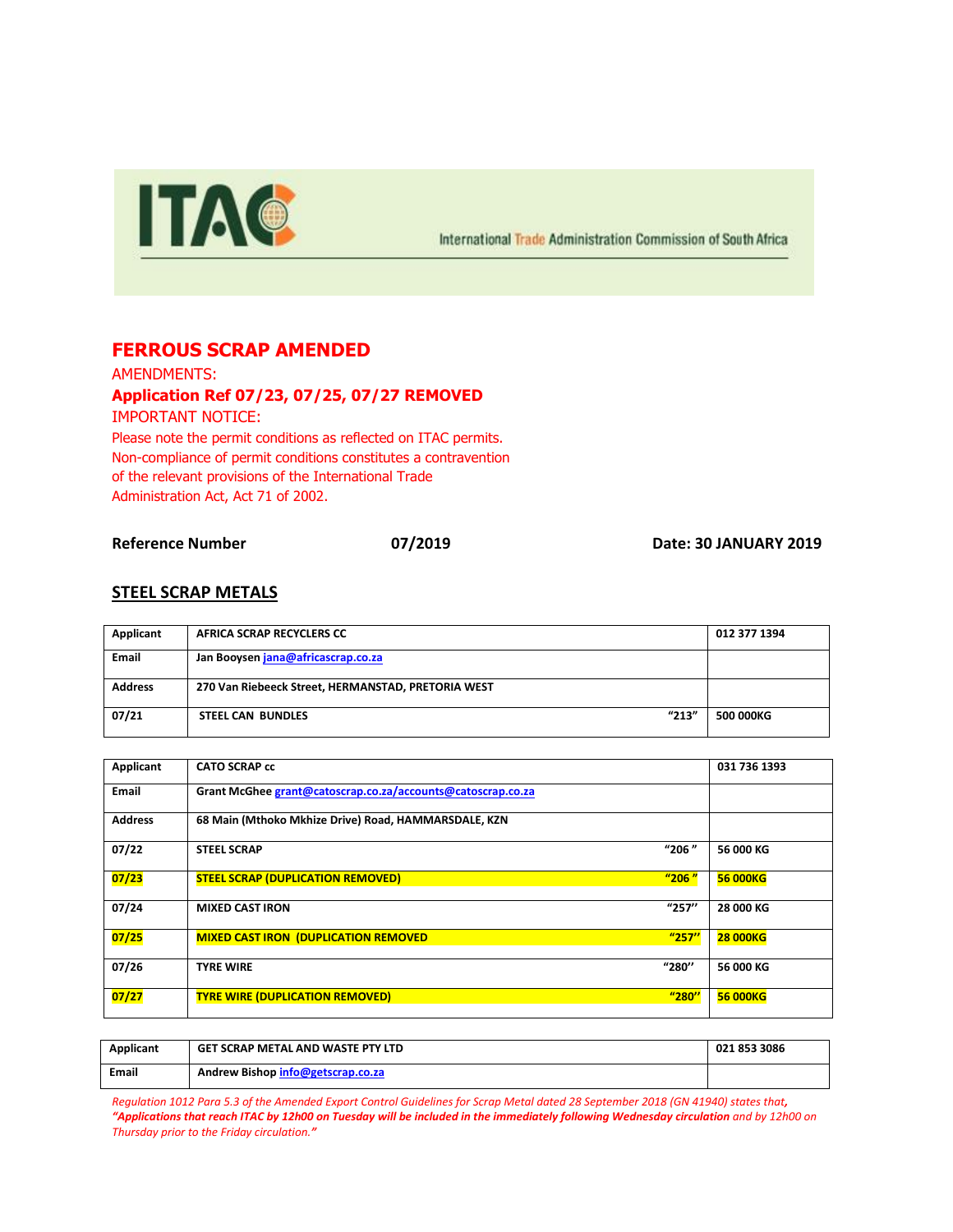| <b>Address</b> | Store 5, Industria Way 1872, PORT NOLLOTH, NORTHERN CAPE |           |
|----------------|----------------------------------------------------------|-----------|
| 07/28          | "201"<br><b>STEEL SCRAP</b>                              | 115 000KG |

| Applicant      | <b>INDUSTRIAL SCRAP METALS PTY LTD</b>                | 031 7002 152 |
|----------------|-------------------------------------------------------|--------------|
| Email          | Noel Roberts kim@ismmetals.co.za/info@ismmetals.co.za |              |
| <b>Address</b> | Nr 16 Swanfield Road, WESTMEAD, PINETOWN, KZN         |              |
| 07/29          | "206"<br><b>STEEL SCRAP</b>                           | 500 000KG    |

| Applicant      | KASRA RECYCLING PTY LTD                         | 031 919 2887 |
|----------------|-------------------------------------------------|--------------|
| <b>Email</b>   | Neelankandan Munusamy daniel@kasra.co.za        |              |
| <b>Address</b> | 35 Hargovan Road, 1028 Main Road, ISIPINGO, KZN |              |
| 07/30          | "205"<br><b>STEEL SCRAP</b>                     | 400 000KG    |

| <b>RECLAMATION HOLDINGS</b>                                          |       | 0118806410 |
|----------------------------------------------------------------------|-------|------------|
| Kevin Pleaner kevinp@reclam.co.za/nephraim@reclam.co.za              |       |            |
| 38-44 Jeffels Road, PROSPECTON, DURBAN, KZN                          |       |            |
| <b>STEEL SCRAP</b>                                                   | "205" | 500 000KG  |
| 103-113 Burman Road, Deal Party Estate, PORT ELIZABETH, EASTERN CAPE |       |            |
| <b>STEEL SCRAP</b>                                                   | "201" | 150 000KG  |
| <b>IRON BORINGS</b>                                                  | "223" | 150 000KG  |
| <b>ELECTRIC FURNACE BUNDLES</b>                                      | "235" | 60 000KG   |
|                                                                      |       |            |

| Applicant      | <b>WAYNE SCRAP METAL CC</b>            |       | 033 355 5910 |
|----------------|----------------------------------------|-------|--------------|
| <b>Email</b>   | Wayne Hancocks Waynescrap@telkomsa.net |       |              |
| <b>Address</b> | 5 Thomas Watkins Road Pietermaritzburg |       |              |
| 07/35          | <b>STEEL SCRAP</b>                     | "206" | 56 000KG     |
| 07/36          | <b>STEEL CAN BUNDLES</b>               | "213" | 28 000KG     |
| 07/37          | <b>STEEL OLD SHEET BUNDLES</b>         | "214" | 75 000KG     |
| 07/38          | <b>MIX CAST IRON SCRAP</b>             | "257" | 165 000KG    |

| Applicant                       | <b>WORLDONE METALS (PTY) LTD</b>                   |       | 031 459 0510 |
|---------------------------------|----------------------------------------------------|-------|--------------|
|                                 |                                                    |       |              |
| Email                           | Aroon Bechan suresh@worldone.one/info@worldone.one |       |              |
|                                 |                                                    |       |              |
| <b>Address</b>                  | 48 Soutpan Road, Clairwood, DURBAN, KZN            |       |              |
|                                 |                                                    |       |              |
| 07/39                           | <b>STEEL SCRAP</b>                                 | "206" | 510 000KG    |
|                                 |                                                    |       |              |
| 07/40                           | <b>MIX CAST IRON SCRAP</b>                         | "257" | 75 000KG     |
|                                 |                                                    |       |              |
|                                 |                                                    |       |              |
| NO STAINLESS STEEL SCRAP METALS |                                                    |       |              |

*Regulation 1012 Para 5.3 of the Amended Export Control Guidelines for Scrap Metal dated 28 September 2018 (GN 41940) states that, "Applications that reach ITAC by 12h00 on Tuesday will be included in the immediately following Wednesday circulation and by 12h00 on Thursday prior to the Friday circulation."*